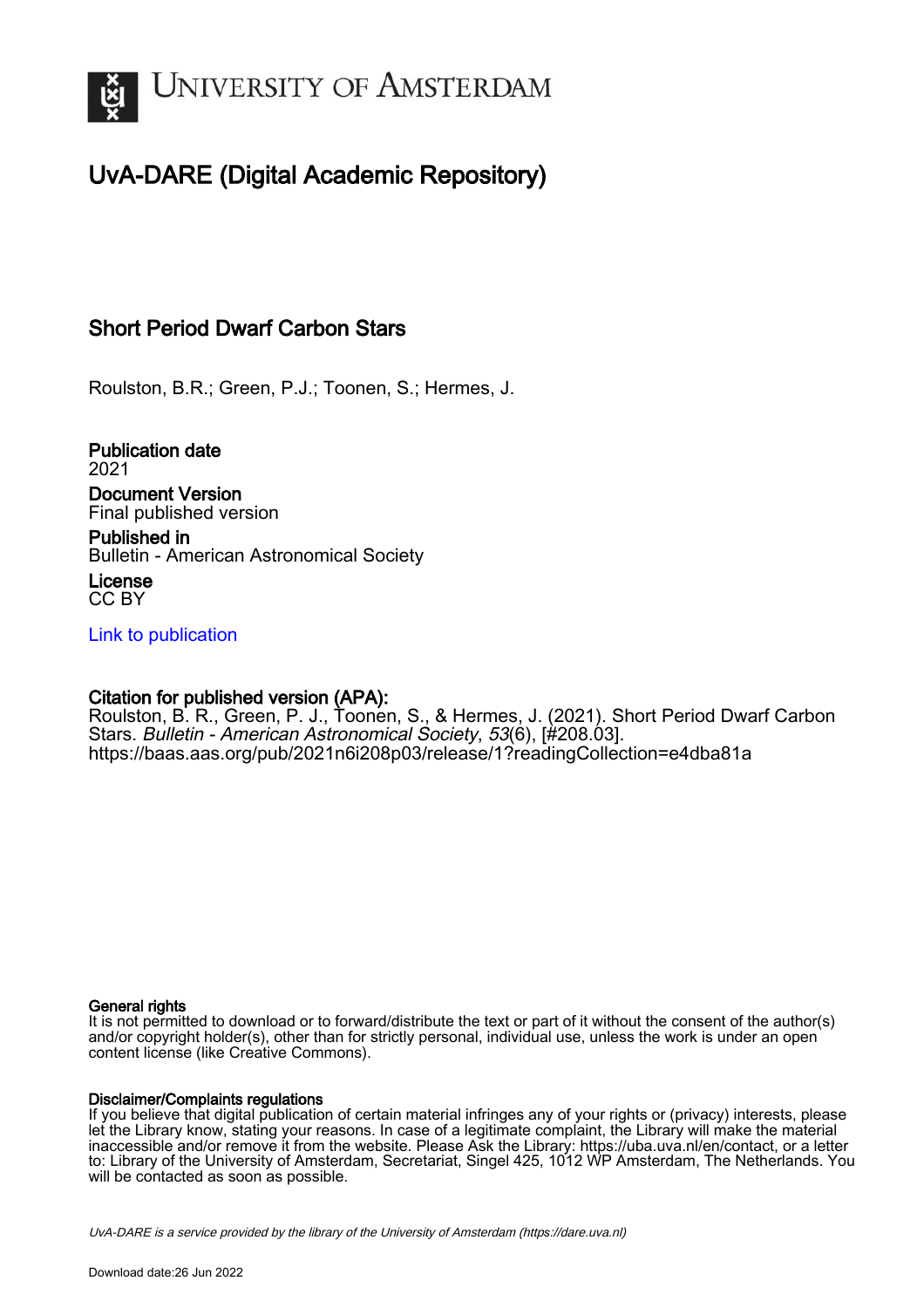# **Short Period Dwarf Carbon Stars**

# **B. R. Roulston 1 , P. J. Green 2 , S. Toonen 3 , J. Hermes 4**

**Smithsonian Astrophysical Observatory, Cambridge, MA; Department of Astronomy, Boston University, Boston, MA, Smithsonian Astrophysical Observatory, Cambridge, MA, Anton Pannekoek Institute, University of Amsterdam, Amsterdam, Netherlands, Department of Astronomy, Boston University, Boston, MA**

**Published on:** Jun 18, 2021 **License:** Creative Commons Attribution 4.0 [International](https://creativecommons.org/licenses/by/4.0/) License (CC-BY 4.0)